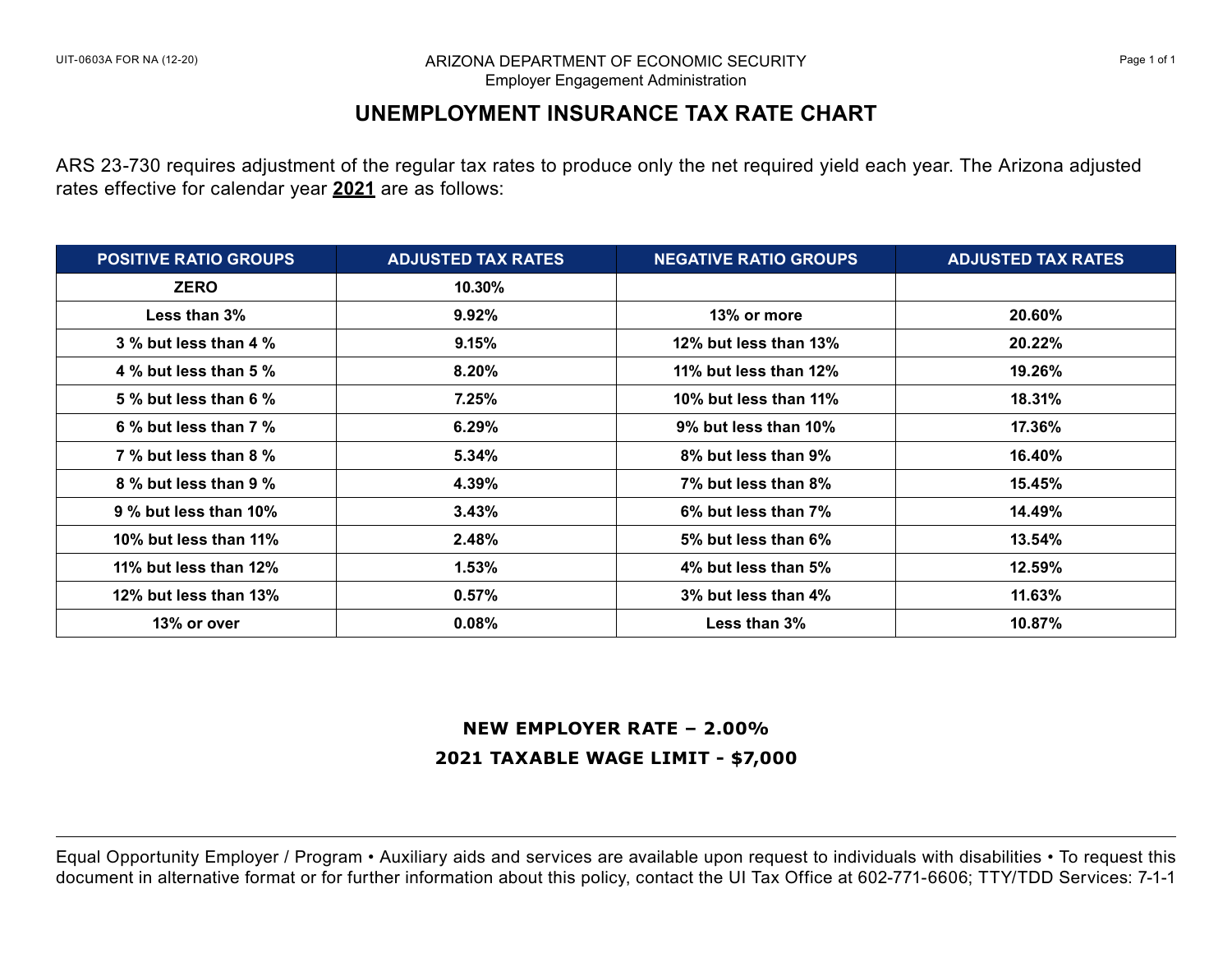#### UIT-0603A FOR NA (12-19) **ARIZONA DEPARTMENT OF ECONOMIC SECURITY And ACCOLL ACCOLL Page 1 of 1** Page 1 of 1 Employer Engagement Administration

# **UNEMPLOYMENT INSURANCE TAX RATE CHART**

ARS 23-730 requires adjustment of the regular tax rates to produce only the net required yield each year. The Arizona adjusted rates effective for calendar year **2020** are as follows:

| <b>POSITIVE RATIO GROUPS</b> | <b>ADJUSTED TAX RATES</b> | <b>NEGATIVE RATIO GROUPS</b> | <b>ADJUSTED TAX RATES</b> |
|------------------------------|---------------------------|------------------------------|---------------------------|
| <b>ZERO</b>                  | 6.42%                     |                              |                           |
| Less than 3%                 | 6.18%                     | 13% or more                  | 12.85%                    |
| 3 % but less than 4 %        | 5.71%                     | 12% but less than 13%        | 12.61%                    |
| 4 % but less than 5 %        | 5.11%                     | 11% but less than 12%        | 12.01%                    |
| 5 % but less than 6 %        | 4.52%                     | 10% but less than 11%        | 11.42%                    |
| 6 % but less than $7\%$      | 3.92%                     | 9% but less than 10%         | 10.82%                    |
| 7 % but less than 8 %        | 3.33%                     | 8% but less than 9%          | 10.23%                    |
| 8 % but less than 9 %        | 2.74%                     | 7% but less than 8%          | 9.63%                     |
| $9\%$ but less than 10%      | 2.14%                     | 6% but less than 7%          | $9.04\%$                  |
| 10% but less than 11%        | 1.55%                     | 5% but less than 6%          | 8.44%                     |
| 11% but less than 12%        | 0.95%                     | 4% but less than 5%          | 7.85%                     |
| 12% but less than 13%        | 0.36%                     | 3% but less than 4%          | 7.26%                     |
| 13% or over                  | 0.05%                     | Less than 3%                 | 6.78%                     |

### **NEW EMPLOYER RATE – 2.00%**

## **2020 TAXABLE WAGE LIMIT - \$7,000**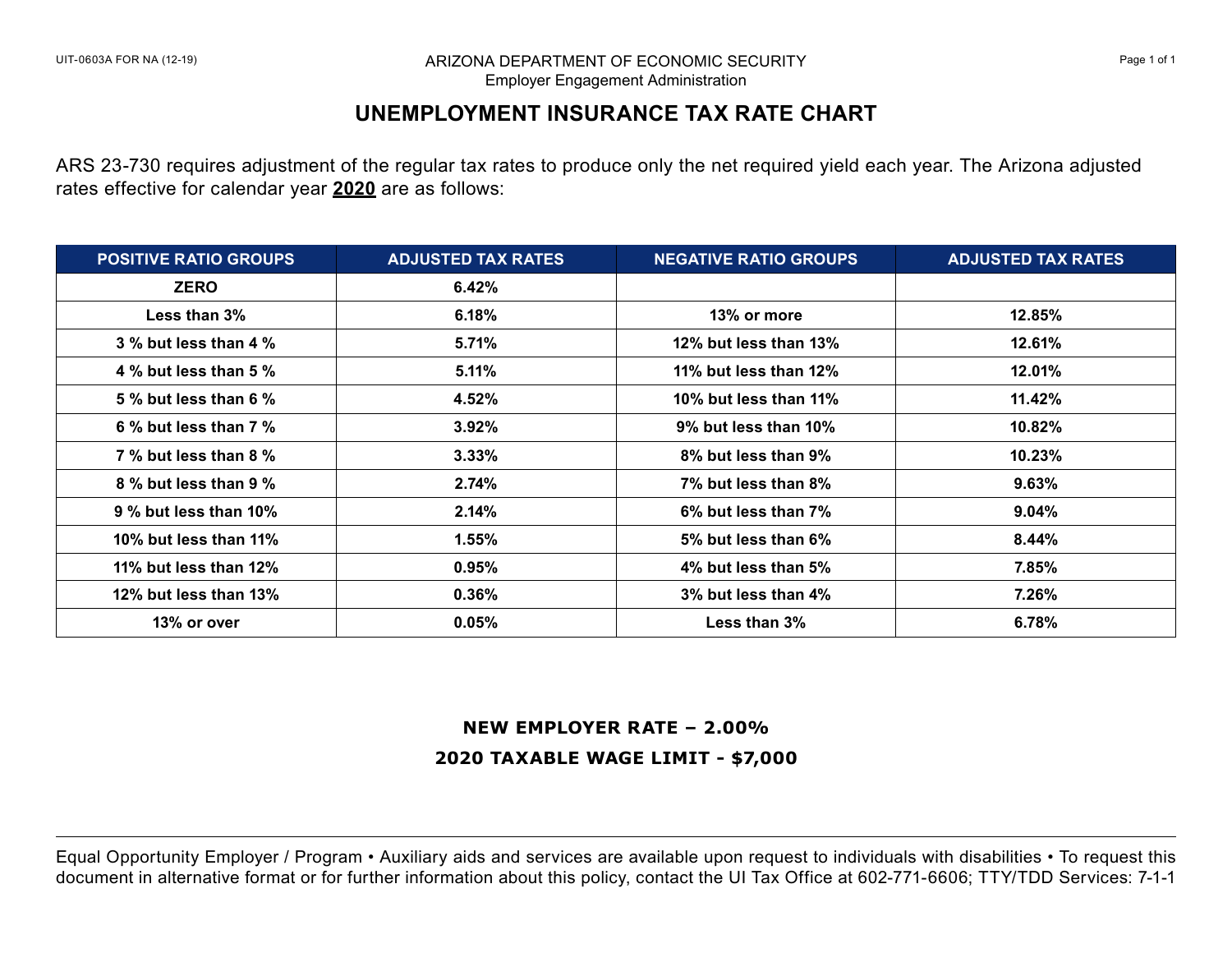#### ARIZONA DEPARTMENT OF ECONOMIC SECURITY **Example 2** and the state of 1 and 2 and 2 and 2 and 2 and 2 and 2 and 2 and 2 and 2 and 2 and 2 and 2 and 2 and 2 and 2 and 2 and 2 and 2 and 2 and 2 and 2 and 2 and 2 and 2 and 2 a Employer Engagement Administration

# **UNEMPLOYMENT INSURANCE TAX RATE CHART**

ARS 23-730 requires adjustment of the regular tax rates to produce only the net required yield each year. The Arizona adjusted rates effective for calendar year **2019** are as follows:

| <b>POSITIVE RATIO GROUPS</b> | <b>ADJUSTED TAX RATES</b> | <b>NEGATIVE RATIO GROUPS</b> | <b>ADJUSTED TAX RATES</b> |
|------------------------------|---------------------------|------------------------------|---------------------------|
| <b>ZERO</b>                  | 5.90%                     |                              |                           |
| Less than $3\%$              | 5.68%                     | 13% or more                  | 11.80%                    |
| $3\%$ but less than 4 $\%$   | 5.25%                     | 12% but less than 13%        | $11.58\%$                 |
| 4 % but less than 5 %        | 4.70%                     | 11% but less than 12%        | 11.04%                    |
| 5 % but less than 6 %        | 4.15%                     | 10% but less than 11%        | $10.49\%$                 |
| 6 % but less than $7\%$      | 3.61%                     | 9% but less than 10%         | 9.95%                     |
| 7 % but less than 8 %        | $3.06\%$                  | 8% but less than 9%          | 9.40%                     |
| 8 % but less than 9 %        | 2.51%                     | 7% but less than 8%          | 8.85%                     |
| 9 % but less than 10%        | $1.97\%$                  | 6% but less than 7%          | 8.31%                     |
| 10% but less than 11%        | 1.42%                     | 5% but less than 6%          | 7.76%                     |
| 11% but less than 12%        | 0.87%                     | 4% but less than 5%          | 7.21%                     |
| 12% but less than 13%        | 0.33%                     | 3% but less than 4%          | 6.67%                     |
| 13% or over                  | 0.04%                     | Less than $3\%$              | 6.23%                     |

### **NEW EMPLOYER RATE – 2.00%**

## **2019 TAXABLE WAGE LIMIT - \$7,000**